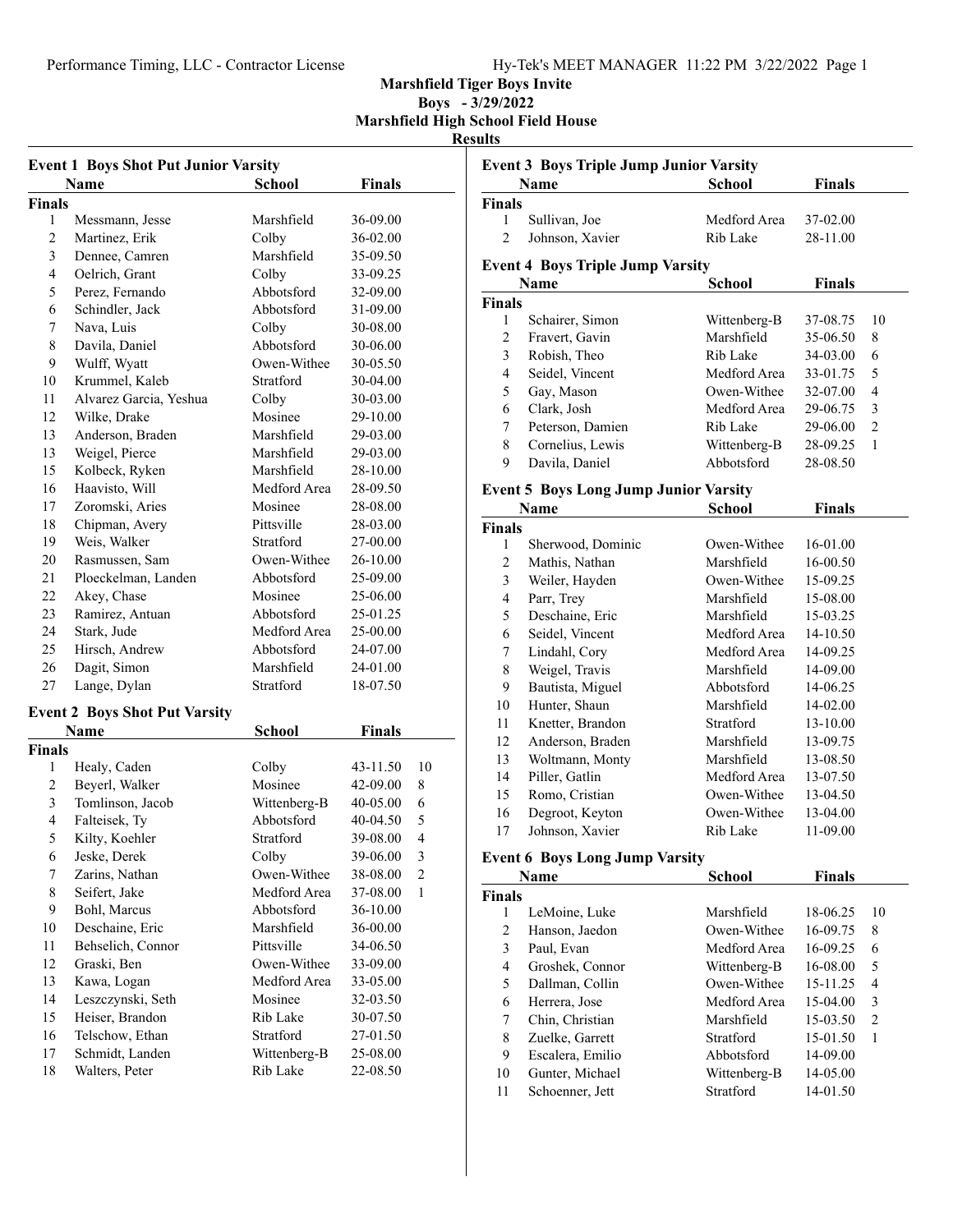**Marshfield Tiger Boys Invite**

**Boys - 3/29/2022 Marshfield High School Field House Results**

| Finals  (Event 6 Boys Long Jump Varsity) |                                               |                         |               |                |
|------------------------------------------|-----------------------------------------------|-------------------------|---------------|----------------|
|                                          | Name                                          | <b>School</b>           | Finals        |                |
| 11                                       | Peterson, Damien                              | Rib Lake                | 14-01.50      |                |
| 13                                       | Davila, Daniel                                | Abbotsford              | 12-07.00      |                |
| 14                                       | Robish, Theo                                  | Rib Lake                | 11-02.75      |                |
|                                          | <b>Event 7 Boys Pole Vault Junior Varsity</b> |                         |               |                |
|                                          | Name                                          | School                  | Finals        |                |
| <b>Finals</b>                            |                                               |                         |               |                |
| 1                                        | Stark, Jude                                   | Medford Area            | J9-00.00      |                |
| 2                                        | Dick, Michael                                 | Marshfield              | J8-06.00      |                |
| 3                                        | Tompkins, Luke                                | Marshfield              | J6-06.00      |                |
| 4                                        | Heeg, Darin                                   | Stratford               | J6-06.00      |                |
| 5                                        | Messmann, Brandon                             | Marshfield              | J6-00.00      |                |
| ---                                      | Uphoff, Matthew                               | Marshfield              | NH            |                |
| ---                                      | Vanderwyst, Dirk                              | Marshfield              | NΗ            |                |
| ---                                      | Palmer, A.J.                                  | Stratford               | NΗ            |                |
|                                          |                                               |                         |               |                |
|                                          | <b>Event 8 Boys Pole Vault Varsity</b>        |                         |               |                |
|                                          | Name                                          | School                  | <b>Finals</b> |                |
| <b>Finals</b>                            |                                               |                         |               |                |
| 1                                        | Amacher, Logan                                | Owen-Withee             | J9-06.00      | 10             |
| 2                                        | Kowalski, Adam                                | Medford Area            | J8-06.00      | 7              |
| 2                                        | Lonsdale, Graham                              | Marshfield              | J8-06.00      | 7<br>5         |
| 4                                        | Losiewicz, Gage                               | Medford Area            | J8-06.00      |                |
| 5                                        | Pompo, Mason                                  | Mosinee                 | J8-00.00      | $\overline{4}$ |
| 6                                        | Mireles, Brennan                              | Abbotsford              | J6-06.00      | 2.5            |
| 6                                        | Strejc, Chris                                 | Mosinee                 | J6-06.00      | 2.5            |
| 8                                        | Omura, Fubuki                                 | Stratford               | J6-06.00      | 0.5            |
| 8                                        | Kolbeck, Vaughn                               | Marshfield              | J6-06.00      | 0.5            |
| 9                                        | Hirsch, Jake                                  | Abbotsford<br>Stratford | J6-00.00      |                |
| 10                                       | Curtice, Xander                               |                         | J6-00.00      |                |
|                                          | <b>Event 9 Boys High Jump Junior Varsity</b>  |                         |               |                |
|                                          | Name                                          | School                  | <b>Finals</b> |                |
| <b>Finals</b>                            |                                               |                         |               |                |
| 1                                        | Knecht, Ethan                                 | Marshfield              | 4-10.00       |                |
| 1                                        | Poehler, Sullivan                             | Owen-Withee             | 4-10.00       |                |
| 1                                        | Horn, Mason                                   | Marshfield              | 4-10.00       |                |
| 4                                        | Vanderwyst, Dirk                              | Marshfield              | 4-06.00       |                |
| 4                                        | Hunter, Shaun                                 | Marshfield              | 4-06.00       |                |
| 6                                        | Peters, Joshua                                | Marshfield              | 4-04.00       |                |
| ---                                      | Uphoff, Matthew                               | Marshfield              | NH            |                |
| ---                                      | Medina Fuentas, Iteasl                        | Medford Area            | NH            |                |
|                                          | Seidel, Anthony                               | Medford Area            | NΗ            |                |
|                                          | <b>Event 10 Boys High Jump Varsity</b>        |                         |               |                |
|                                          | Name                                          | School                  | <b>Finals</b> |                |
| <b>Finals</b>                            |                                               |                         |               |                |
| 1                                        | Sullivan, Joe                                 | Medford Area            | J5-10.00      | 10             |
| $\overline{2}$                           | Denniston, Jordan                             | Pittsville              | J5-10.00      | 8              |
| 3                                        | Marsh, Jeffery                                | Marshfield              | J5-08.00      | 6              |
| 4                                        | Amacher, Logan                                | Owen-Withee             | J5-06.00      | 5              |
| 5                                        | Gay, Mason                                    | Owen-Withee             | J5-02.00      | 4              |
| 6                                        | Curtice, Xander                               | Stratford               | J5-02.00      | 3              |
|                                          |                                               |                         |               |                |

| Ö.             |                   |              |             |               |  |
|----------------|-------------------|--------------|-------------|---------------|--|
|                | Paul, Evan        | Medford Area | $J5-00.00$  | $\mathcal{D}$ |  |
| 8              | Foster, Kaden     | Stratford    | $J5-00.00$  |               |  |
| 9              | Centeno, Alex     | Wittenberg-B | $J5-00.00$  |               |  |
| 10             | Steinbach, Joshua | Marshfield   | $4 - 10.00$ |               |  |
| 11             | Woltmann, Monty   | Marshfield   | $4 - 06.00$ |               |  |
| $\sim$         | Palacios, Victor  | Abbotsford   | NΗ          |               |  |
| $\overline{a}$ | Thums, Jayden     | Rib Lake     | NΗ          |               |  |
|                |                   |              |             |               |  |

#### **Event 12 Boys 4x880 Yard Relay 2 Mile Rela Varsity**

|               | <b>Team</b>        | Relay           | <b>Finals</b>         |  |
|---------------|--------------------|-----------------|-----------------------|--|
| <b>Finals</b> |                    |                 |                       |  |
|               | Marshfield         | A               | 9:21.40<br>10         |  |
|               | 1) Hoerneman, Owen |                 | 2) Lonsdale, Graham   |  |
|               | 3) Dick, Michael   | 4) Mckee, David |                       |  |
| 2             | Stratford          | А               | 8<br>9:47.08          |  |
| 3             | Medford Area       | A               | 10:07.87<br>6         |  |
|               | 1) Clark, Josh     | 2) Wipf, Silas  |                       |  |
|               | 3) Seidel, Anthony |                 | 4) Seidel, Vincent    |  |
| 4             | Colby              | А               | 10:43.34<br>5         |  |
|               | 1) Adams, Max      |                 | 2) Streveler, Richard |  |
|               | 3) Roth, Carter    |                 | 4) Voelker, Brandon   |  |
| 5             | Abbotsford         | A               | 10:52.82<br>4         |  |
|               | 1) Hirsch, Andrew  |                 | 2) Tomas, Oswaldo     |  |
|               | 3) Schindler, Jack |                 | 4) Bautista, Miguel   |  |
|               |                    |                 |                       |  |

#### **Event 13 Boys 60 Yard Hurdles Junior Varsity**

| Name          |                   | <b>School</b> | <b>Finals</b> |  |
|---------------|-------------------|---------------|---------------|--|
| <b>Finals</b> |                   |               |               |  |
|               | Curtice, Xander   | Stratford     | 9.84          |  |
| 2             | Parr, Trey        | Marshfield    | 10.38         |  |
| 3             | Weigel, Travis    | Marshfield    | 10.64         |  |
| $---$         | Steinbach, Joshua | Marshfield    | DO            |  |

#### **Event 14 Boys 60 Yard Hurdles Varsity**

| Name          |                   | School       | Finals |                                                                                                                                                                                                                                                                                                                                                                                                             |
|---------------|-------------------|--------------|--------|-------------------------------------------------------------------------------------------------------------------------------------------------------------------------------------------------------------------------------------------------------------------------------------------------------------------------------------------------------------------------------------------------------------|
| <b>Finals</b> |                   |              |        |                                                                                                                                                                                                                                                                                                                                                                                                             |
|               | Pretsch, Evan     | Marshfield   | 9.05   | 10                                                                                                                                                                                                                                                                                                                                                                                                          |
| 2             | Peterson, Brennan | Pittsville   | 9.49   | 8                                                                                                                                                                                                                                                                                                                                                                                                           |
| 3             | Zuelke, Garrett   | Stratford    | 9.96   | 6                                                                                                                                                                                                                                                                                                                                                                                                           |
| 4             | Lindahl, Cory     | Medford Area | 10.50  | 5                                                                                                                                                                                                                                                                                                                                                                                                           |
| 5             | Bridger, Josiah   | Colby        | 10.62  | 4                                                                                                                                                                                                                                                                                                                                                                                                           |
| 6             | Degroot, Keyton   | Owen-Withee  | 10.75  | 3                                                                                                                                                                                                                                                                                                                                                                                                           |
| 7             | Knetter, Brandon  | Stratford    | 11.06  | $\mathfrak{D}_{1}^{(1)} = \mathfrak{D}_{2}^{(1)} = \mathfrak{D}_{2}^{(1)} = \mathfrak{D}_{2}^{(1)} = \mathfrak{D}_{2}^{(1)} = \mathfrak{D}_{2}^{(1)} = \mathfrak{D}_{2}^{(1)} = \mathfrak{D}_{2}^{(1)} = \mathfrak{D}_{2}^{(1)} = \mathfrak{D}_{2}^{(1)} = \mathfrak{D}_{2}^{(1)} = \mathfrak{D}_{2}^{(1)} = \mathfrak{D}_{2}^{(1)} = \mathfrak{D}_{2}^{(1)} = \mathfrak{D}_{2}^{(1)} = \mathfrak{D}_{2}^{$ |
| 8             | Peters, Joshua    | Marshfield   | 11.15  |                                                                                                                                                                                                                                                                                                                                                                                                             |
|               | Amacher, Logan    | Owen-Withee  |        |                                                                                                                                                                                                                                                                                                                                                                                                             |

#### **Event 15 Boys 60 Yard Dash Junior Varsity**

|               | Name             | <b>School</b> | <b>Finals</b> |  |
|---------------|------------------|---------------|---------------|--|
| <b>Finals</b> |                  |               |               |  |
|               | Marsh, Jeffery   | Marshfield    | 6.90          |  |
| 2             | Chin, Christian  | Marshfield    | 6.92          |  |
| 3             | Kolbeck, Vaughn  | Marshfield    | 7.16          |  |
| 4             | Barrett, Noah    | Stratford     | 7.21          |  |
| 5             | Schaefer, Joshua | Marshfield    | 7.28          |  |
| 6             | Anderson, Braden | Marshfield    | 7.31          |  |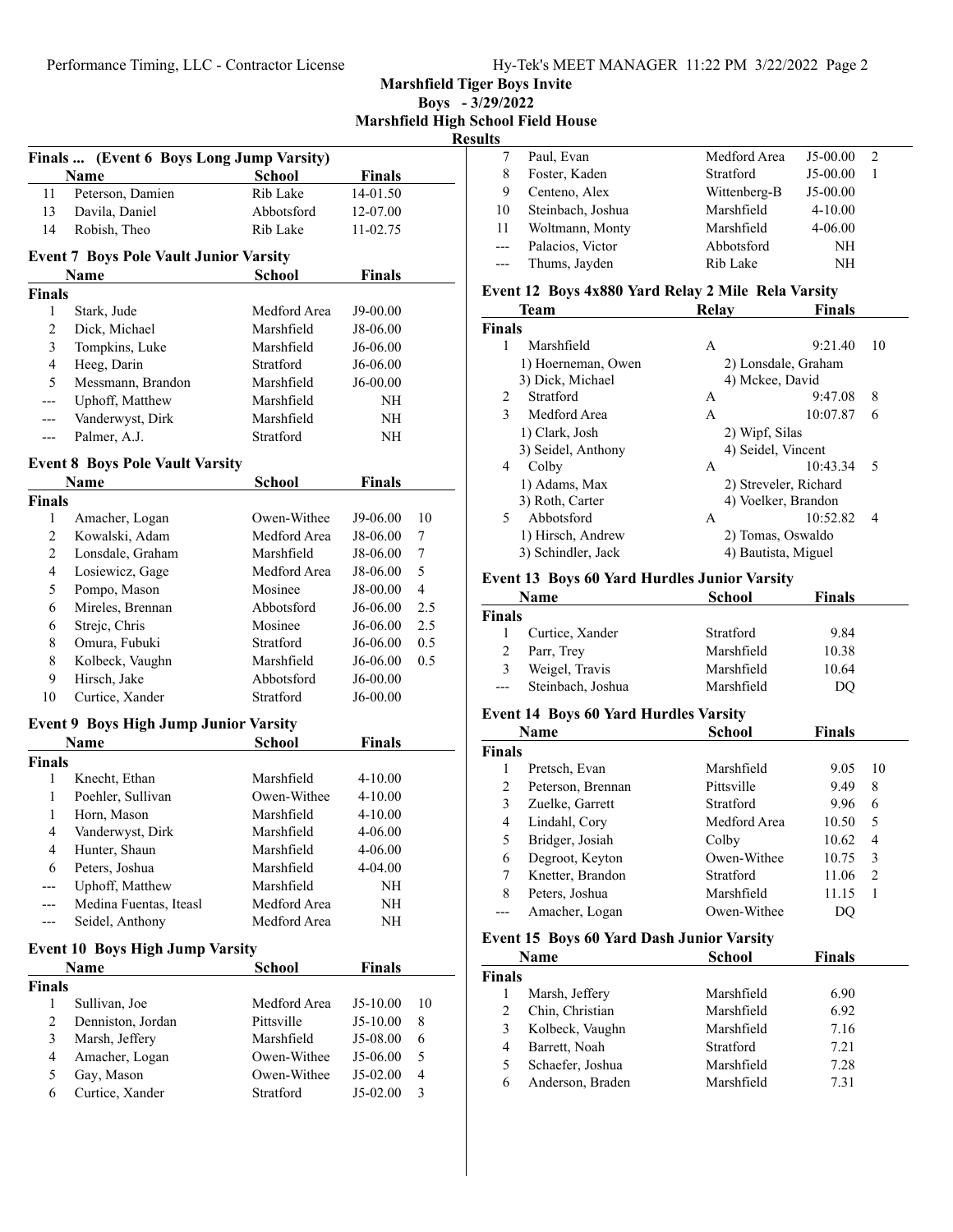**Marshfield Tiger Boys Invite**

**Boys - 3/29/2022 Marshfield High School Field House Results**

|                | (Event 15 Boys 60 Yard Dash Junior Varsity)<br>Finals |             |               |    |  |
|----------------|-------------------------------------------------------|-------------|---------------|----|--|
|                | Name                                                  | School      | <b>Finals</b> |    |  |
| 7              | Steinbach, Joshua                                     | Marshfield  | 7.34          |    |  |
| 8              | Dagit, Simon                                          | Marshfield  | 7.40          |    |  |
| 8              | Behselich, Connor                                     | Pittsville  | 7.40          |    |  |
| 10             | Hinson, Brooks                                        | Marshfield  | 7.44          |    |  |
| 11             | Dennee, Camren                                        | Marshfield  | 7.47          |    |  |
| 11             | Wiitala, Noah                                         | Rib Lake    | 7.47          |    |  |
| 13             | Dallman, Collin                                       | Owen-Withee | 7.50          |    |  |
| 14             | Tompkins, Luke                                        | Marshfield  | 7.53          |    |  |
| 14             | Tysver, Austin                                        | Marshfield  | 7.53          |    |  |
| 16             | Martinez, Erik                                        | Colby       | 7.56          |    |  |
| 17             | Omura. Fubuki                                         | Stratford   | 7.57          |    |  |
| 18             | Kleparski, Caden                                      | Colby       | 7.59          |    |  |
| 19             | Peterson, Damien                                      | Rib Lake    | 7.62          |    |  |
| 19             | Mathis, Nathan                                        | Marshfield  | 7.62          |    |  |
| 19             | Deschaine, Eric                                       | Marshfield  | 7.62          |    |  |
| 19             | Kilty, Koehler                                        | Stratford   | 7.62          |    |  |
| 23             | Yauck, Tyler                                          | Mosinee     | 7.66          |    |  |
| 24             | Fravert, Gavin                                        | Marshfield  | 7.69          |    |  |
| 25             | Camargo, Bryan                                        | Colby       | 7.72          |    |  |
| 26             | Sampson, Ethan                                        | Marshfield  | 7.75          |    |  |
| 27             | Irizarry, Jay                                         | Colby       | 7.79          |    |  |
| 27             | Escalera, Emilio                                      | Abbotsford  | 7.79          |    |  |
| 29             | Uphoff, Matthew                                       | Marshfield  | 7.81          |    |  |
| 30             | Timmers, Tyler                                        | Colby       | 7.82          |    |  |
| 31             | Woltmann, Monty                                       | Marshfield  | 7.84          |    |  |
| 32             | Molina, Matheus                                       | Marshfield  | 7.86          |    |  |
| 33             | Telschow, Ethan                                       | Stratford   | 7.88          |    |  |
| 34             | Weigel, Pierce                                        | Marshfield  | 7.97          |    |  |
| 35             | Hilbelink, Luke                                       | Marshfield  | 8.00          |    |  |
| 36             | Romo, Cristian                                        | Owen-Withee | 8.03          |    |  |
| 37             | Palmer, A.J.                                          | Stratford   | 8.16          |    |  |
| 38             | Thums, Jayden                                         | Rib Lake    | 8.18          |    |  |
| 39             | Ramirez, Antuan                                       | Abbotsford  | 8.21          |    |  |
| 39             | Vanderwyst, Dirk                                      | Marshfield  | 8.21          |    |  |
| 41             | Hunter, Shaun                                         | Marshfield  | 8.24          |    |  |
| 42             | Brooks, Dustin                                        | Mosinee     | 8.37          |    |  |
| 43             | Mireles, Brennan                                      | Abbotsford  | 8.38          |    |  |
| 43             | Perez, Fernando                                       | Abbotsford  | 8.38          |    |  |
| 45             | Totzke, Grayson                                       | Abbotsford  | 8.41          |    |  |
|                | <b>Event 16 Boys 60 Yard Dash Varsity</b>             |             |               |    |  |
|                | Name                                                  |             | <b>Finals</b> |    |  |
|                |                                                       | School      |               |    |  |
| Finals<br>1    | Healy, Caden                                          | Colby       | 6.37          | 10 |  |
| $\overline{c}$ | Miller, Kyle                                          | Mosinee     | 6.86          | 8  |  |
|                |                                                       |             |               |    |  |

|    | Miller, Kyle     | Mosinee      | 6.86 | 8              |
|----|------------------|--------------|------|----------------|
|    | Hanson, Jaedon   | Owen-Withee  | 6.87 | 5.5            |
|    | Falteisek, Ty    | Abbotsford   | 6.87 | 5.5            |
| 5  | Schoenner, Jett  | Stratford    | 6.96 | $\overline{4}$ |
| 6  | Classen, Dominic | Rib Lake     | 6.99 | 3              |
|    | Weigel, Conner   | Stratford    | 7.00 | $\mathcal{L}$  |
| 8  | Redmond, Jack    | Pittsville   | 7.06 |                |
| 9  | Centeno, Alex    | Wittenberg-B | 7.12 |                |
| 10 | Kautzer, Isaac   | Medford Area | 7.15 |                |

| шэ |                   |              |      |
|----|-------------------|--------------|------|
| 11 | Kolbeck, Ryken    | Marshfield   | 7.18 |
| 12 | Stokes, Anakin    | Medford Area | 7.24 |
| 13 | Hirsch, Jake      | Abbotsford   | 7.34 |
| 14 | Kaiser, Hayden    | Colby        | 7.40 |
| 15 | Keiser, Ethan     | Rib Lake     | 7.42 |
| 16 | Monyok, Wyatt     | Mosinee      | 7.43 |
| 17 | Groshek, Connor   | Wittenberg-B | 7.69 |
| 18 | Sherwood, Dominic | Owen-Withee  | 8.00 |

#### **Event 17 Boys 1 Mile Run 1 Mile Junior Varsity**

|               | <b>Name</b>       | <b>School</b> | <b>Finals</b> |  |
|---------------|-------------------|---------------|---------------|--|
| <b>Finals</b> |                   |               |               |  |
|               | Cashmer, Thomas   | Marshfield    | 5:32.87       |  |
| 2             | Dick, Michael     | Marshfield    | 5:36.90       |  |
| 3             | Horn, Mason       | Marshfield    | 5:39.47       |  |
| 4             | Messmann, Brandon | Marshfield    | 5:40.22       |  |
| 5             | Hilbelink, Luke   | Marshfield    | 6:25.02       |  |

## **Event 18 Boys 1 Mile Run 1 Mile Varsity**

|               | Name              | School       | <b>Finals</b> |                               |
|---------------|-------------------|--------------|---------------|-------------------------------|
| <b>Finals</b> |                   |              |               |                               |
| 1             | Hoerneman, Henry  | Marshfield   | 4:54.62       | 10                            |
| 2             | Rudolph, Zachary  | Medford Area | 5:23.24       | 8                             |
| 3             | Seidel, Vincent   | Medford Area | 5:25.84       | 6                             |
| 4             | Szekeress, Cooper | Mosinee      | 5:28.90       | 5                             |
| 5             | DeFoe, Cree       | Stratford    | 5:30.53       | 4                             |
| 6             | Adams, Max        | Colby        | 5:35.87       | 3                             |
| 7             | Krieg, Lance      | Stratford    | 5:38.62       | $\mathfrak{D}_{\mathfrak{p}}$ |
| 8             | Wendel, Craig     | Wittenberg-B | 5:40.78       | 1                             |
| 9             | Fiala, Ezra       | Pittsville   | 5:53.40       |                               |
| 10            | Tomas, Oswaldo    | Abbotsford   | 6:02.46       |                               |
| 11            | Scott, Elijah     | Rib Lake     | 6:03.02       |                               |
|               |                   |              |               |                               |

#### **Event 19 Boys 440 Yard Dash Junior Varsity**

| <b>Name</b>      | School     | <b>Finals</b> |  |
|------------------|------------|---------------|--|
| Finals           |            |               |  |
| Messmann, Jesse  | Marshfield | 58.52         |  |
| Hoerneman, Owen  | Marshfield | 1:02.16       |  |
| Omura, Fubuki    | Stratford  | 1:06.38       |  |
| Dick, Michael    | Marshfield | 1:06.97       |  |
| Bosmans, Cooper  | Stratford  | 1:07.88       |  |
| Knecht, Ethan    | Marshfield | 1:08.24       |  |
| Wiese, Derek     | Stratford  | 1:09.75       |  |
| Bridger, Josiah  | Colby      | 1:11.91       |  |
| McDaniel, Hunter | Pittsville | 1:17.06       |  |
|                  |            |               |  |

#### **Event 20 Boys 440 Yard Dash Varsity**

|               | Name              | <b>School</b> | <b>Finals</b> |     |
|---------------|-------------------|---------------|---------------|-----|
| <b>Finals</b> |                   |               |               |     |
|               | Schairer, Simon   | Wittenberg-B  | 57.65         | -10 |
| 2             | Peterson, Brennan | Pittsville    | 58.96         | 8   |
| 3             | Wilke, Trace      | Pittsville    | 1:01.31       | 6   |
| 4             | Kaiser, Hayden    | Colby         | 1:04.12       | 5   |
| 5             | Peterson, Ben     | Rib Lake      | 1:05.10       | 4   |
| 6             | Knetter, Brandon  | Stratford     | 1:05.68       |     |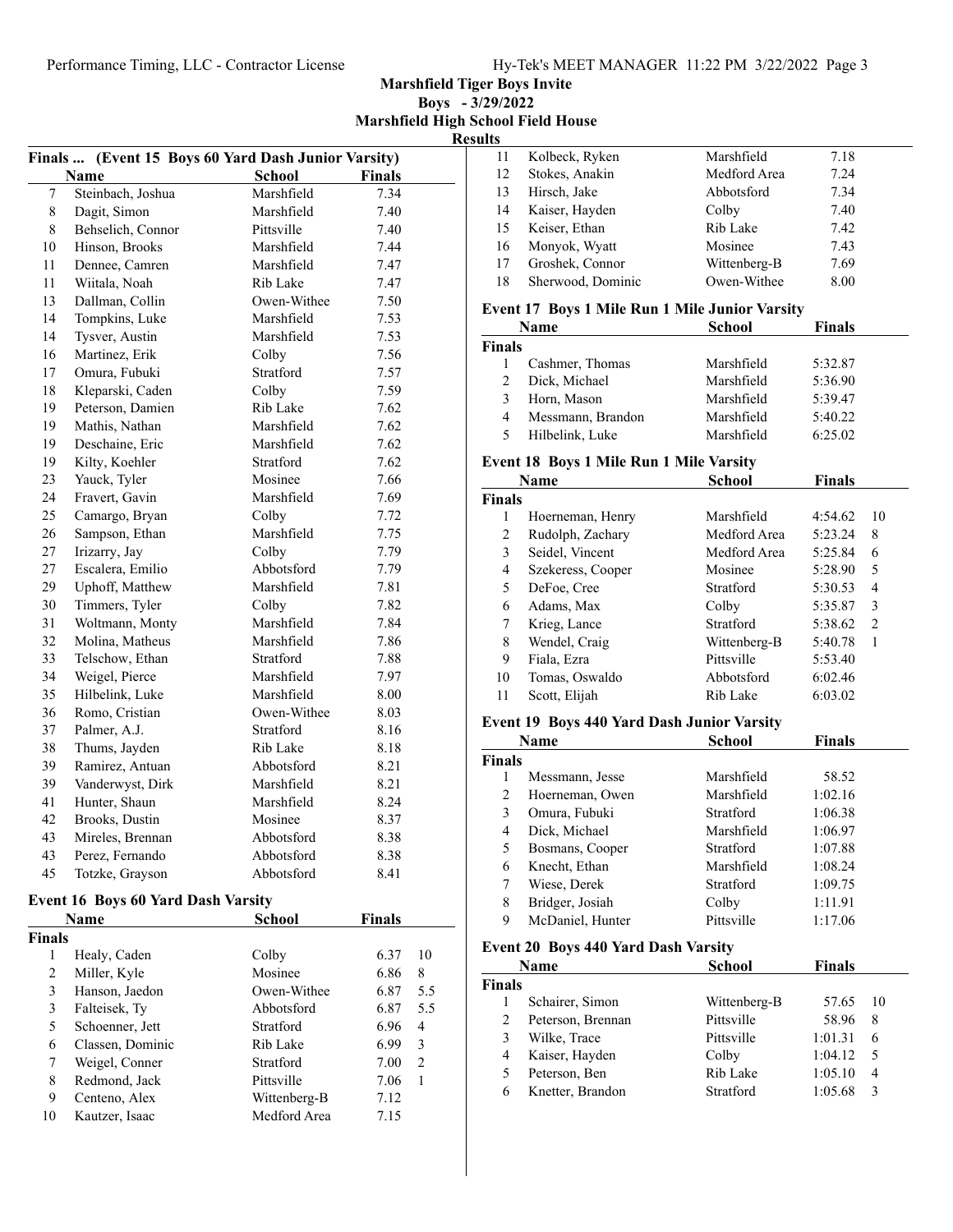**Marshfield Tiger Boys Invite**

**Boys - 3/29/2022 Marshfield High School Field House**

## **Results**

|    |                                               |                  |               | ш |
|----|-----------------------------------------------|------------------|---------------|---|
|    | Finals  (Event 20 Boys 440 Yard Dash Varsity) |                  |               |   |
|    | Name                                          | School           | <b>Finals</b> |   |
| 7  | Herrera, Jose                                 | Medford Area     | 1:05.77<br>2  |   |
| 8  | Foster, Kaden                                 | <b>Stratford</b> | 1:06.87       |   |
| 9  | Roth, Carter                                  | Colby            | 1:08.55       |   |
| 10 | Piller, Gatlin                                | Medford Area     | 1:09.68       |   |
| 11 | Heggemeier, Ben                               | Owen-Withee      | 1:10.06       |   |
| 12 | Schmidt, Landen                               | Wittenberg-B     | 1:12.62       |   |
| 13 | Kowalski, Tucker                              | Mosinee          | 1:12.68       |   |
| 14 | Degroot, Keyton                               | Owen-Withee      | 1:16.41       |   |
| 15 | Palacios, Victor                              | Abbotsford       | 1:20.78       |   |

# **Event 21 Boys 4x160 Yard Relay 4 Lap Relay Junior Varsity**

| Team                | Relay |                      | Finals                    |  |
|---------------------|-------|----------------------|---------------------------|--|
| Finals              |       |                      |                           |  |
| Marshfield<br>1     | A     |                      | 1:19.77                   |  |
| 1) Schaefer, Joshua |       | 2) Anderson, Braden  |                           |  |
| 3) Kolbeck, Ryken   |       | 4) Parr, Trey        |                           |  |
| Marshfield<br>2     | B     |                      | 1:21.75                   |  |
| 1) Sampson, Ethan   |       | 2) Steinbach, Joshua |                           |  |
| 3) Dagit, Simon     |       | 4) Molina, Matheus   |                           |  |
| Medford Area<br>3   | A     |                      | 1:23.24                   |  |
| 1) Borman, Lucas    |       |                      | 2) Medina Fuentas, Iteasl |  |
| 3) Kowalski, Adam   |       | 4) Kautzer, Isaac    |                           |  |
| Marshfield<br>4     | D     |                      | 1:26.43                   |  |
| 1) Hilbelink, Luke  |       | 2) Hunter, Shaun     |                           |  |
| 3) Tompkins, Luke   |       | 4) Mathis, Nathan    |                           |  |
| Owen-Withee<br>5    | B     |                      | 1:30.59                   |  |
| 1) Romo, Cristian   |       | 2) Poehler, Sullivan |                           |  |
| 3) Degroot, Keyton  |       | 4) Weiler, Hayden    |                           |  |
| Owen-Withee<br>6    | A     |                      | 1:32.24                   |  |
| 1) Wulff, Wyatt     |       | 2) Zarins, Nathan    |                           |  |
| 3) Rasmussen, Sam   |       | 4) Graski, Ben       |                           |  |
| Mosinee<br>7        | A     |                      | 1:43.72                   |  |
| 1) Beyerl, Walker   |       | 2) Leszczynski, Seth |                           |  |
| 3) Akey, Chase      |       | 4) Zoromski, Aries   |                           |  |

#### **Event 22 Boys 4x160 Yard Relay 4 Lap Relay Varsity**

|                | <b>Team</b>         | Relay           | <b>Finals</b>          |
|----------------|---------------------|-----------------|------------------------|
| <b>Finals</b>  |                     |                 |                        |
| 1              | Owen-Withee         | A               | 10<br>1:17.18          |
|                | 1) Hanson, Jaedon   |                 | 2) Sherwood, Dominic   |
|                | 3) Dallman, Collin  |                 | 4) Amacher, Logan      |
| $\mathfrak{D}$ | Rib Lake            | A               | 1:17.55<br>8           |
|                | 1) Wiitala, Noah    |                 | 2) Sutherland, Donovan |
|                | 3) Peterson, Damien |                 | 4) Classen, Dominic    |
| 3              | Marshfield          | A               | 1:17.75<br>6           |
|                | 1) Chin, Christian  | 2) Dagit, Isaac |                        |
|                | 3) Dennee, Camren   |                 | 4) Tysver, Austin      |
| 4              | Abbotsford          | A               | 1:18.25<br>-5          |
|                | 1) Falteisek, Ty    | 2) Bohl, Marcus |                        |
|                | 3) Hirsch, Jake     |                 | 4) Escalera, Emilio    |
| 5              | Colby               | A               | 1:18.50<br>4           |
|                | 1) Kleparski, Caden | 2) Healy, Caden |                        |
|                | 3) Camargo, Bryan   |                 | 4) Streveler, Joseph   |
|                |                     |                 |                        |

| э |                       |               |                     |  |
|---|-----------------------|---------------|---------------------|--|
|   | Medford Area          | A             | 1:19.45             |  |
|   | 1) Lindahl, Cory      |               | 2) Herrera, Jose    |  |
|   | 3) Stokes, Anakin     | 4) Paul, Evan |                     |  |
|   | Wittenberg-Birnamwood | A             | 1:22.06             |  |
|   | 1) Centeno, Alex      |               | 2) Groshek, Connor  |  |
|   | 3) Gunter, Michael    |               | 4) Tomlinson, Jacob |  |
|   | Pittsville            | A             | 1:25.46             |  |
|   | Abbotsford            | в             | 1:28.47             |  |
|   |                       |               |                     |  |

#### **Event 23 Boys 880 Yard Run Junior Varsity**

|               | <b>Name</b>        | <b>School</b> | <b>Finals</b> |  |
|---------------|--------------------|---------------|---------------|--|
| <b>Finals</b> |                    |               |               |  |
|               | Cashmer, Thomas    | Marshfield    | 2:30.10       |  |
| 2             | Dick, Michael      | Marshfield    | 2:31.85       |  |
| 3             | Heeg, Ethan        | Stratford     | 2:40.56       |  |
| 4             | DeFoe, Cree        | Stratford     | 2:40.79       |  |
| 5             | Schoelzel, Braylon | Colby         | 2:51.53       |  |
|               | Johnson, Parker    | Colby         | 2:52.82       |  |

#### **Event 24 Boys 880 Yard Run Varsity**

|               | Name                | <b>School</b> | Finals  |                |
|---------------|---------------------|---------------|---------|----------------|
| <b>Finals</b> |                     |               |         |                |
| 1             | Lonsdale, Graham    | Marshfield    | 2:16.15 | 10             |
| 2             | Schairer, Simon     | Wittenberg-B  | 2:16.97 | 8              |
| 3             | Hoerneman, Henry    | Marshfield    | 2:21.38 | 6              |
| 4             | Kumm, Alex          | Pittsville    | 2:23.70 | 5              |
| 5             | Gay, Mason          | Owen-Withee   | 2:23.94 | 4              |
| 6             | Maas, Linus         | Owen-Withee   | 2:26.00 | 3              |
| 7             | Wipf, Silas         | Medford Area  | 2:26.88 | $\overline{2}$ |
| 8             | Buehler, Ryan       | Rib Lake      | 2:27.12 | $\mathbf{1}$   |
| 9             | Szekeress, Cooper   | Mosinee       | 2:27.88 |                |
| 10            | Losiewicz, Gage     | Medford Area  | 2:31.88 |                |
| 11            | Streveler, Richard  | Colby         | 2:32.75 |                |
| 12            | Bautista, Miguel    | Abbotsford    | 2:37.71 |                |
| 13            | Wendel, Craig       | Wittenberg-B  | 2:38.56 |                |
| 14            | Voelker, Brandon    | Colby         | 2:53.10 |                |
| 15            | Scott, Elijah       | Rib Lake      | 2:55.96 |                |
| 16            | Ploeckelman, Landen | Abbotsford    | 3:24.15 |                |

## **Event 25 Boys 220 Yard Dash Junior Varsity**

|        | Name              | <b>School</b> | <b>Finals</b> |    |
|--------|-------------------|---------------|---------------|----|
| Finals |                   |               |               |    |
| 1      | Kolbeck, Ryken    | Marshfield    | 26.37         | 10 |
| 2      | Messmann, Jesse   | Marshfield    | 26.71         | 8  |
| 3      | Parr, Trey        | Marshfield    | 26.96         | 6  |
| 4      | Hinson, Brooks    | Marshfield    | 27.19         | 5  |
| 5      | Anderson, Braden  | Marshfield    | 27.31         | 4  |
| 6      | Schaefer, Joshua  | Marshfield    | 27.34         | 3  |
| 7      | Kleparski, Caden  | Colby         | 27.72         | 2  |
| 8      | Barrett, Noah     | Stratford     | 27.76         | 1  |
| 9      | Sherwood, Dominic | Owen-Withee   | 27.84         |    |
| 10     | Foster, Kaden     | Stratford     | 28.28         |    |
| 11     | Dagit, Simon      | Marshfield    | 28.44         |    |
| 12     | Pompo, Mason      | Mosinee       | 28.52         |    |
| 13     | Travis, Weigel    | Marshfield    | 28.66         |    |